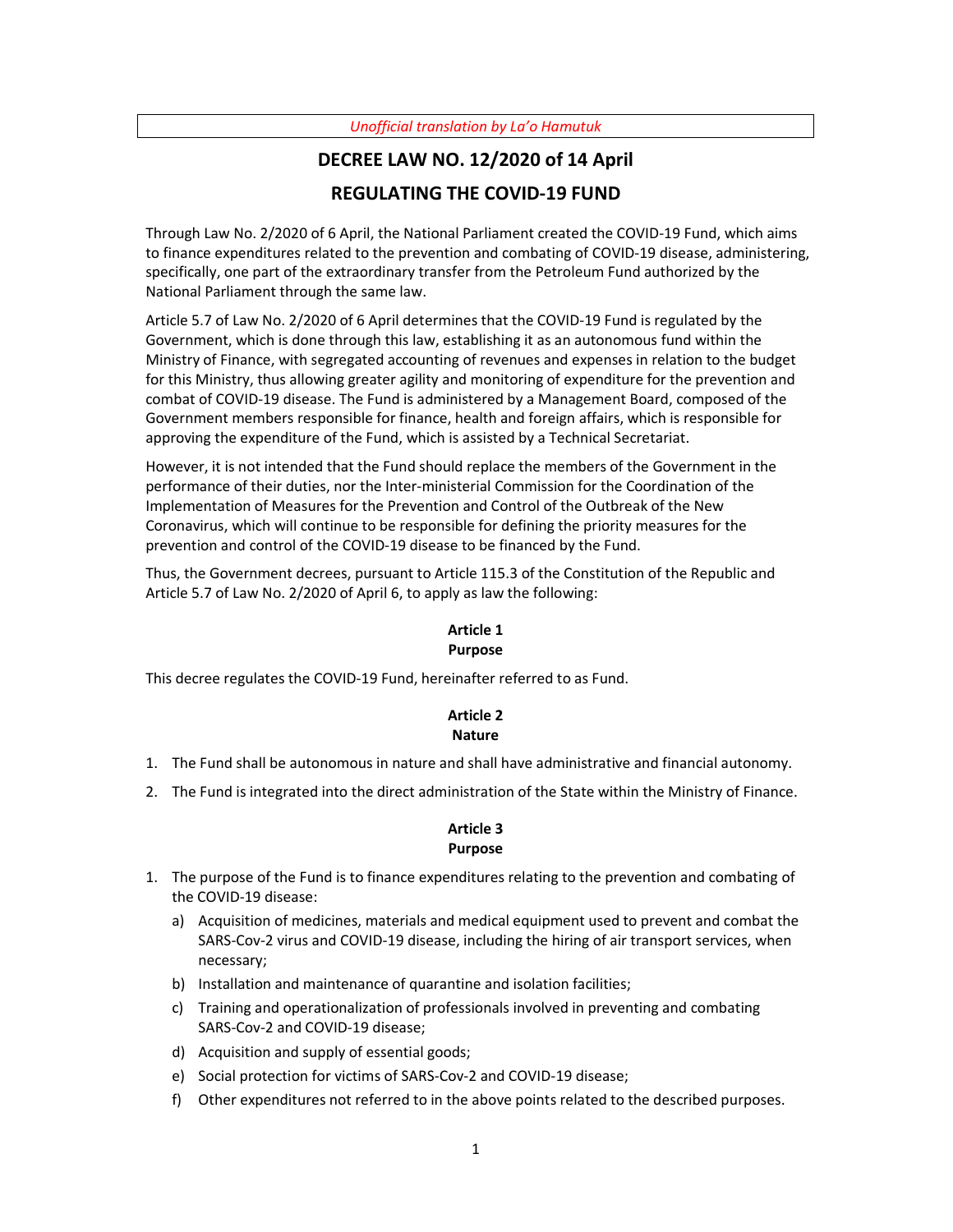- 2. Expenditures financed from the Fund shall be executed by other public bodies.
- 3. The Fund may make direct payment of expenditure or may transfer the respective amount to the budget of the implementing entity for payment.
- 4. Expenses incurred during the financial year 2020, even before the start of the Fund's operations, related to the prevention and combat of COVID-19 disease, may be reimbursed from the Fund by transferring the respective amount to the budget of the entity that made the expenditure.
- 5. The process for approving the financing of expenditure by the Fund is regulated by Government decree.

#### **Article 4 Appraisal of measures**

- 1. Inter-ministerial Commission for the Coordination of the Implementation of Measures for the Prevention and Control of the Outbreak of the New Coronavirus evaluates the measures to be financed from the Fund, taking into account the national strategy for preventing and combating the COVID-19 disease.
- 2. The obligation under the previous paragraph does not apply to measures taken before the Inter-ministerial Commission for the Coordination of the Implementation of Measures for the Prevention and Control of the Outbreak of the New Coronavirus becomes operational, nor after its termination.

## **Article 5 Procurement and contracting**

- 1. Procurement and contracting relative to the expenses financed with funds from the Fund are carried out by the public entities that execute the respective measures, under the terms of the Legal Regime for Procurement and the Legal Regime for Public Contracts, regardless of their amount.
- 2. Contracts relative to the expenses financed with money from the Fund can anticipate the production of retroactive effects.

## **Article 6 Management Board**

- 1. The administration of the Fund is the responsibility of the Management Board, which is composed of the Government member responsible for finance, who presides, the Government member responsible for health and the Government member responsible for foreign affairs.
- 2. The duties of the members of the Management Board are exercised on an accumulative basis and do not confer the right to any increase in remuneration or benefits.

## **Article 7**

## **Operation**

- 1. The Management Board shall meet whenever convened by its President or the majority of its members.
- 2. The Management Board may only deliberate when all its members are present.
- 3. The resolutions of the Management Board shall be deemed to have been approved if at least two of its members vote in favor.
- 4. The deliberations of the Management Board are reasoned and recorded in minutes.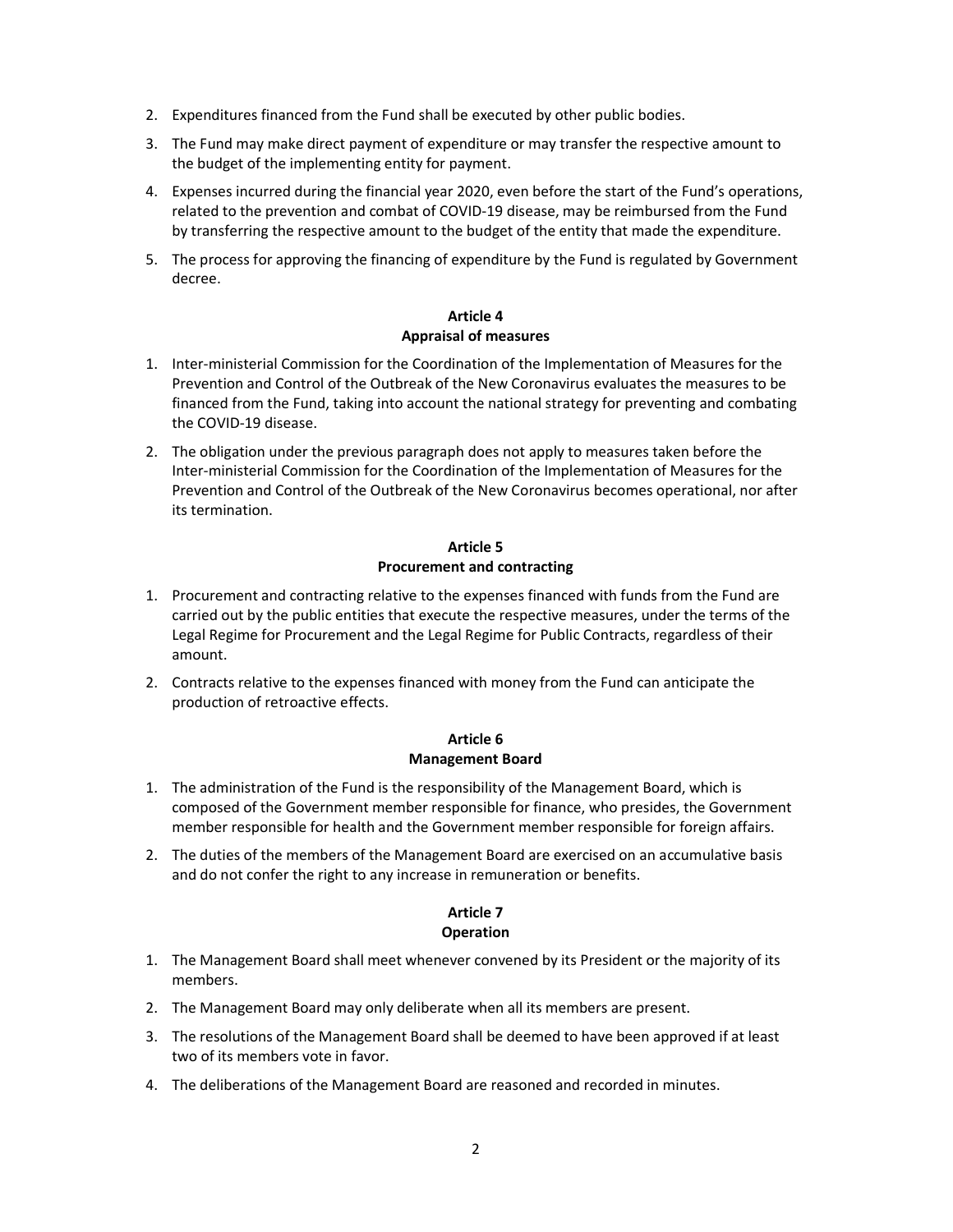5. Any other person whom the Management Board decides to invite may attend meetings of the Management Board without voting rights.

#### **Article 8 Powers**

- 1. It shall be the responsibility of the Management Board to:
	- a) Approve the execution of expenditure by the Fund, both through direct payment of expenditure and through transfer of funds to the budgets of other entities;
	- b) Approve the plans of expenditure to be financed by the Fund;
	- c) Approve the proposed budget of the Fund;
	- d) To present regular information to the Council of Ministers and the National Parliament on the allocation of funds, execution and balance;
	- e) To promote the approval of proposals for regulations that prove necessary for the normal functioning of the Fund.
- 2. The Management Board is empowered to approve expenditure of unlimited amounts.

## **Article 9 Technical Secretariat**

- 1. The Management Board is supported by a Technical Secretariat composed of officials and agents of the Public Administration on a requisition basis.
- 2. The members of the Technical Secretariat are appointed by order of the Chairman of the Management Board, who also appoints the member who assumes the functions of coordinator, who is responsible for coordinating the work of the Technical Secretariat.
- 3. The exercise of functions in the Technical Secretariat does not confer the right to any increase in remuneration or benefits, unless the Management Board decides so.

## **Article 10 Powers**

It is the responsibility of the Technical Secretariat to:

- a) Analyze the documentation relating to payment requests;
- b) Prepare proposals for Management Board decisions and provide it with all the necessary information to enable it to give its opinion;
- c) Prepare the meetings of the Management Board;
- d) Draft reports on its functions;
- e) Carry out other tasks as requested by the Management Board.

#### **Article 11**

#### **Technical, administrative and logistical support**

The Ministry of Finance provides the technical, administrative and logistical support necessary for the operation of the Fund, the Management Board and the Technical Secretariat.

#### **Article 12 Revenues**

The following constitute revenue for the Fund:

- a) Transfers from the Petroleum Fund;
- b) Appropriations allocated to it from the General State Budget;